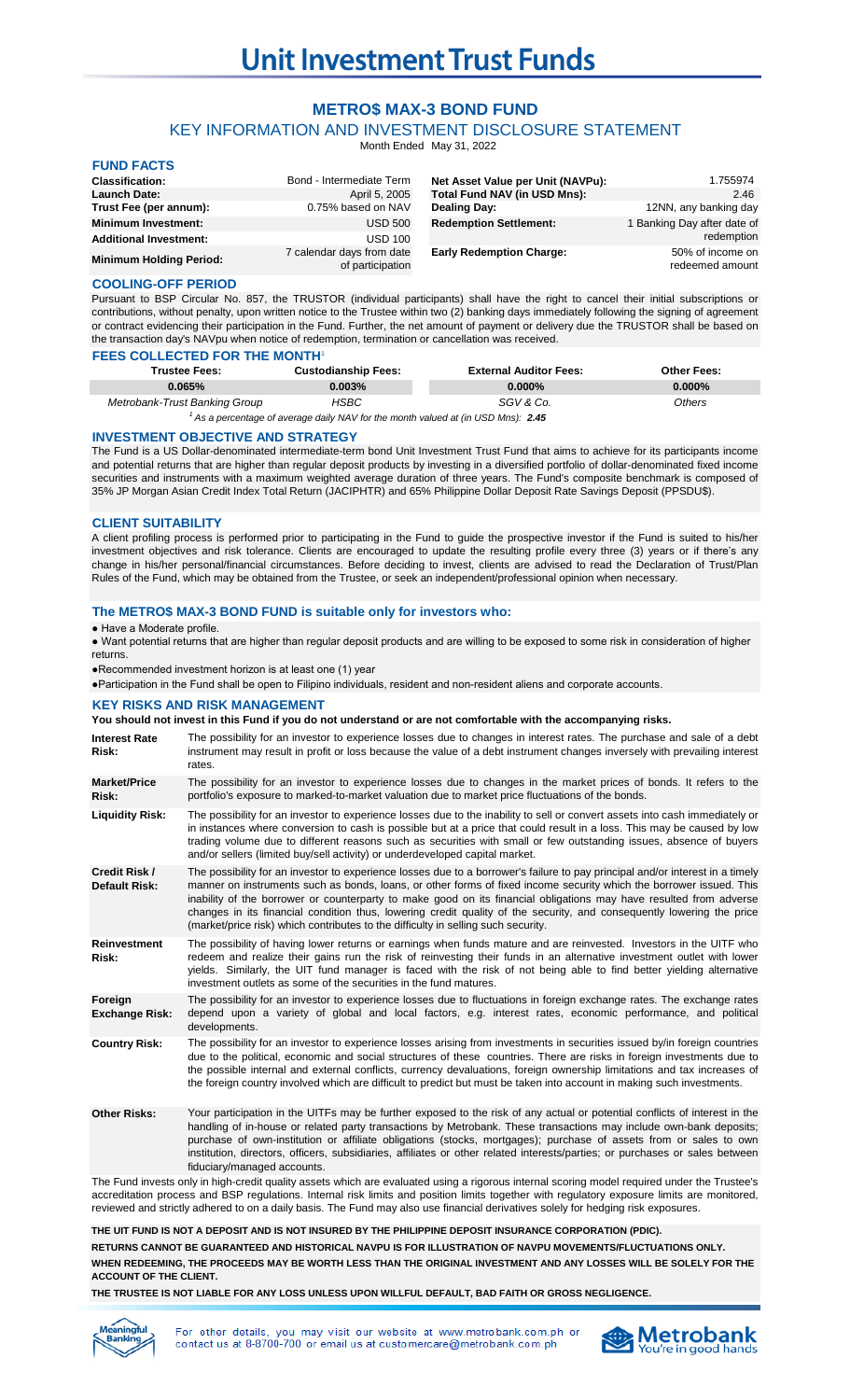# **FUND PERFORMANCE AND STATISTICS as of May 31, 2022**

*(Purely for reference purposes and is not a guarantee of future results)*



# **NAVPu GRAPH NAVPu OVER THE PAST 12 MONTHS**

Highest

1.816745

| 1.746781 |
|----------|
|          |
|          |
| 1.78     |
|          |
| 1.53%    |
| $-2.08$  |
| $-0.29$  |
|          |

*<sup>2</sup>Volatility measures the degree to which the Fund fluctuates vis-à-vis its average return over a period of time. The lower the number, the more stable the Fund's return is relative to its average return over time. Starting December 2017, computation is based on the annualized standard deviation of monthly returns.* 

*<sup>3</sup>Sharpe Ratio is used to characterize how well the return of a Fund compensates the investor for the level of risk taken. The higher the number, the better.*

*4 Information Ratio measures reward-to-risk efficiency of the portfolio relative to the benchmark. The higher the number, the higher the reward per unit of risk.*

#### **CUMULATIVE PERFORMANCE**

|                  | <b>Month</b>                                                                                                                                  | 3 Months  | 6 Months  | Year       | 3 Years | 5 Years | <b>Since</b>           |
|------------------|-----------------------------------------------------------------------------------------------------------------------------------------------|-----------|-----------|------------|---------|---------|------------------------|
|                  |                                                                                                                                               |           |           |            |         |         | Inception <sup>°</sup> |
| <b>Fund</b>      | 0.156%                                                                                                                                        | $-0.876%$ | $-2.585%$ | $-3.104\%$ | 3.815%  | 5.990%  | 75.597%                |
| <b>Benchmark</b> | $0.341\%$                                                                                                                                     | $-1.470%$ | $-2.873%$ | $-2.839%$  | 1.635%  | 5.149%  | 24.889%                |
|                  | <sup>5</sup> Benchmark return was based on the original benchmark of 3-month LIBOR since inception, and was changed to 3-month US T-bill from |           |           |            |         |         |                        |
|                  |                                                                                                                                               |           |           |            |         |         |                        |

September 1, 2010 to March 29, 2016 then to 65% Philippine Dollar Deposit Rate savings Deposit (PPSDU\$) and 35% JP Morgan Asian *Credit Index Total Return (JACIPHTR) from March 30, 2016 until present.*

| <b>PORTFOLIO COMPOSITION</b>                                                                                           |           |
|------------------------------------------------------------------------------------------------------------------------|-----------|
| <b>Allocation</b>                                                                                                      | % of Fund |
| <b>Government Securities</b>                                                                                           | 52.01%    |
| <b>Time Deposits</b>                                                                                                   | 32.15%    |
| Corporate Bonds                                                                                                        | 15.91%    |
| Cash                                                                                                                   | 0.03%     |
| Other Receivables - Net of Liabilities <sup>6</sup>                                                                    | $-0.10%$  |
| <sup>6</sup> Includes accrued income from investments, receivables from<br>brokers/counterparties and unpaid expenses. |           |
|                                                                                                                        |           |

| <b>IVIGIUIILY FIUIIIG</b>          |        |
|------------------------------------|--------|
| Government Securities >1y - 3years | 52.01% |
| Corporate Bonds <3 years           | 8.16%  |
| Corporate Bonds > 3y - 5 years     | 7.75%  |

# **RELATED PARTY TRANSACTIONS**

| <b>Related Party</b> | <b>Transaction</b>            | <b>Market Value</b><br>(in USD Mns) |
|----------------------|-------------------------------|-------------------------------------|
| <b>MBTC</b>          | <b>Time Deposit Placement</b> | 0.01                                |
| <b>MBTC</b>          | Corporate Bonds               | 0.19                                |

*Investments in the said outlets were approved by the Trust Committee. Likewise, all related party transactions are conducted on an arm's length and best execution basis and within established limits.*

#### **PORTFOLIO COMPOSITION TOP 10 HOLDINGS**

| ורטו ונטט וואוטט טובוס וואס ו                                  |                     |                        |           |  |  |
|----------------------------------------------------------------|---------------------|------------------------|-----------|--|--|
| % of Fund                                                      | <b>Name</b>         | <b>Maturity</b>        | % of Fund |  |  |
| 52.01%                                                         | 1. SROP             | 01.21.24               | 26.40%    |  |  |
| 32.15%                                                         | 2. SROP             | 03.16.25               | 14.77%    |  |  |
| 15.91%                                                         | 3. \$GENTD LANDBANK | 03.13.23               | 14.71%    |  |  |
| 0.03%                                                          | 4. SROP             | 09.25.24               | 10.84%    |  |  |
| $-0.10%$                                                       | 5. SGENTD CHINABAN  | 07.08.22               | 7.86%     |  |  |
| $6$ Includes accrued income from investments, receivables from | 6. SCBMBTC          | 01.15.26               | 7.75%     |  |  |
|                                                                | 7. SCBICTSI         | 01.16.23               | 4.16%     |  |  |
|                                                                | 8. STD UNION        | 01.17.24               | 4.07%     |  |  |
|                                                                | 9. SGENTD SECB      | 09.08.22               | 4.03%     |  |  |
| 52.01%                                                         | 10. \$CBJFCPM       | 06.24.30               | 3.99%     |  |  |
|                                                                |                     | <u>IUI IVIIULUINUJ</u> |           |  |  |



For other details, you may visit our website at www.metrobank.com.ph or contact us at 8-8700-700 or email us at customercare@metrobank.com.ph